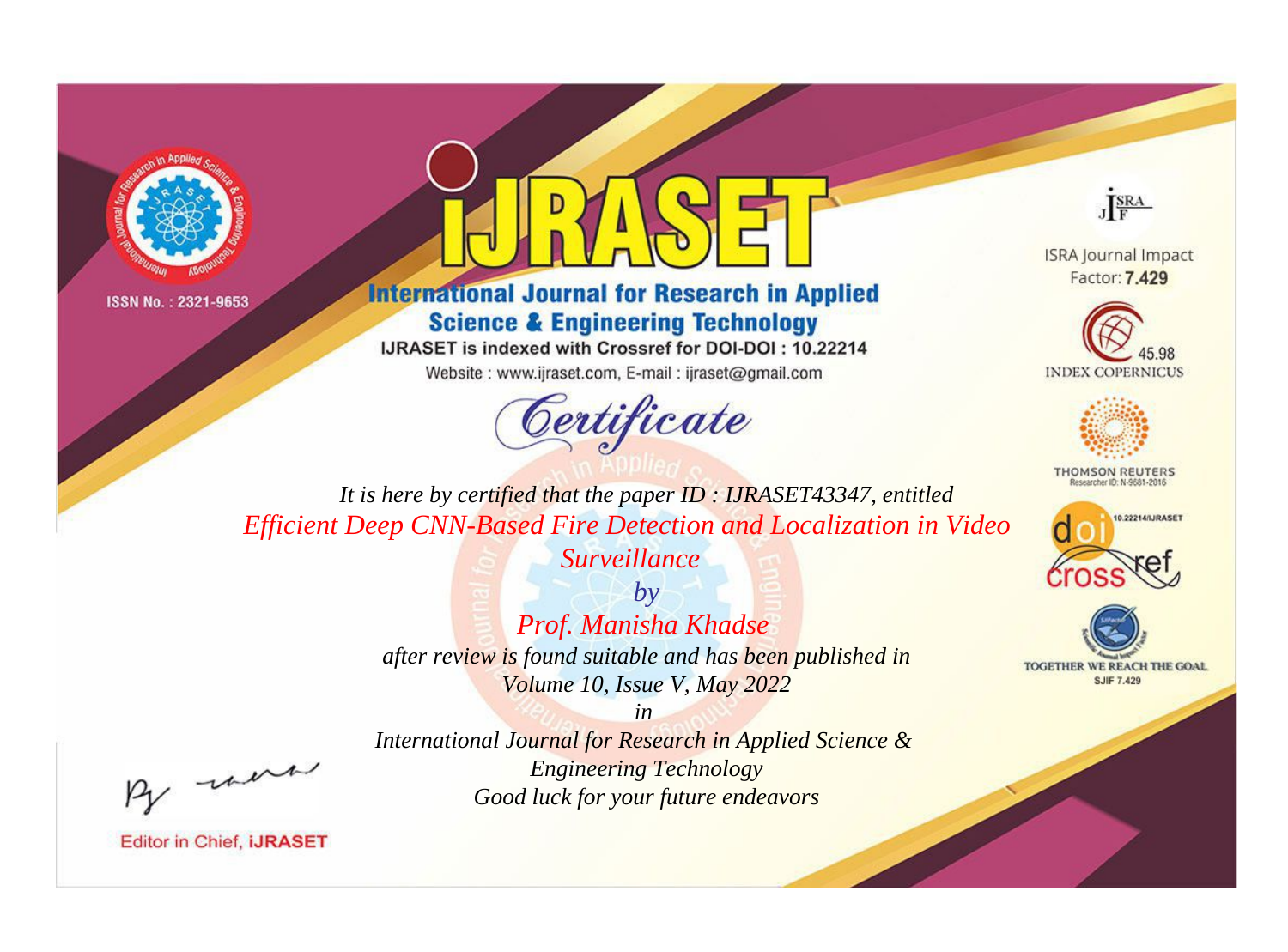



**International Journal for Research in Applied Science & Engineering Technology** 

IJRASET is indexed with Crossref for DOI-DOI: 10.22214

Website: www.ijraset.com, E-mail: ijraset@gmail.com





**ISRA Journal Impact** Factor: 7.429





**THOMSON REUTERS** 



TOGETHER WE REACH THE GOAL **SJIF 7.429** 

*It is here by certified that the paper ID : IJRASET43347, entitled Efficient Deep CNN-Based Fire Detection and Localization in Video* 

*Surveillance*

*by Sanket Nikam after review is found suitable and has been published in Volume 10, Issue V, May 2022*

, un

*International Journal for Research in Applied Science & Engineering Technology Good luck for your future endeavors*

*in*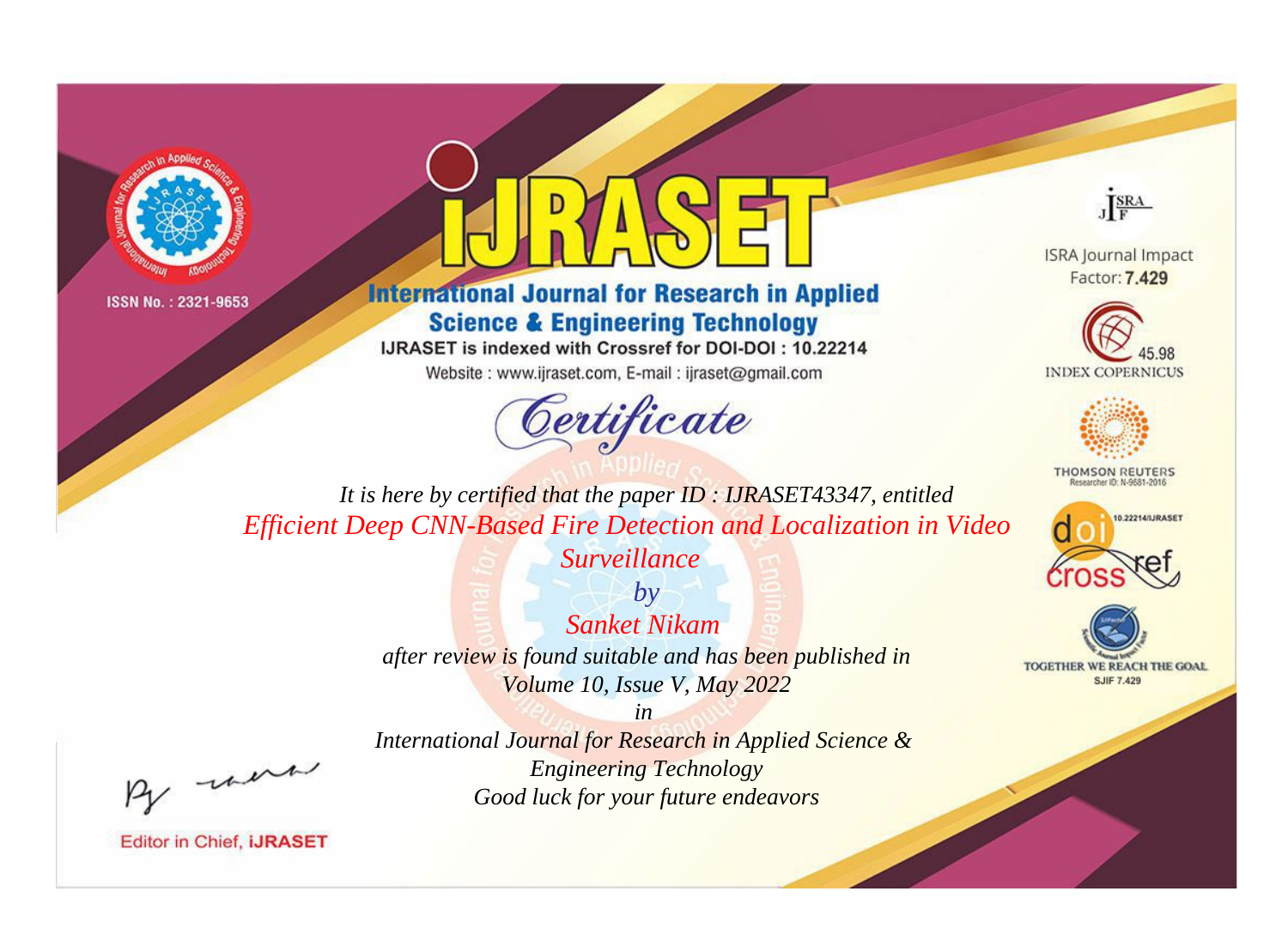



**International Journal for Research in Applied Science & Engineering Technology** 

IJRASET is indexed with Crossref for DOI-DOI: 10.22214

Website: www.ijraset.com, E-mail: ijraset@gmail.com





**ISRA Journal Impact** Factor: 7.429





**THOMSON REUTERS** 



TOGETHER WE REACH THE GOAL **SJIF 7.429** 

*It is here by certified that the paper ID : IJRASET43347, entitled Efficient Deep CNN-Based Fire Detection and Localization in Video* 

*Surveillance*

*by Chandradeep Patil after review is found suitable and has been published in Volume 10, Issue V, May 2022*

, un

*International Journal for Research in Applied Science & Engineering Technology Good luck for your future endeavors*

*in*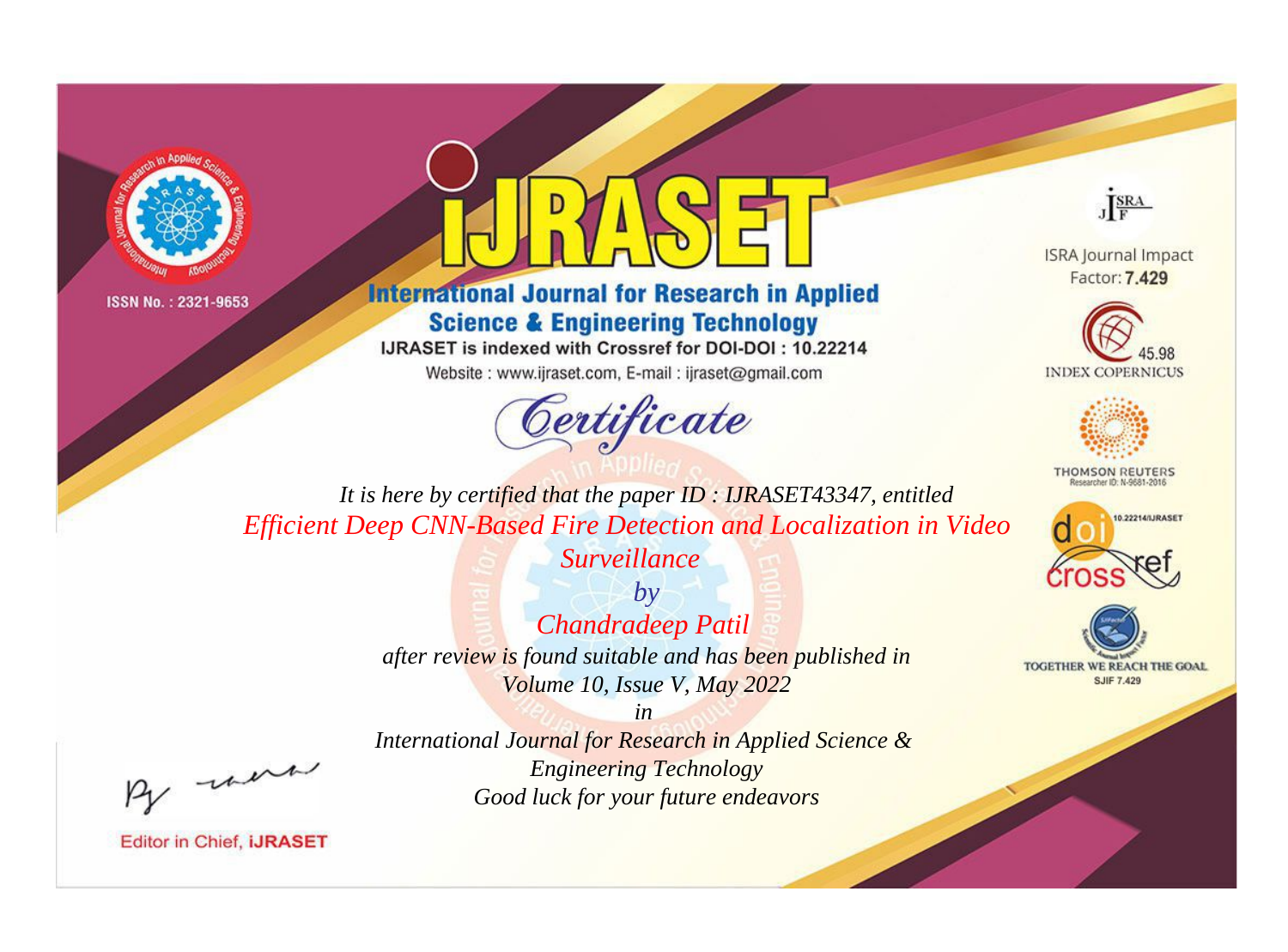



**International Journal for Research in Applied Science & Engineering Technology** 

IJRASET is indexed with Crossref for DOI-DOI: 10.22214

Website: www.ijraset.com, E-mail: ijraset@gmail.com





**ISRA Journal Impact** Factor: 7.429





**THOMSON REUTERS** 



TOGETHER WE REACH THE GOAL **SJIF 7.429** 

*It is here by certified that the paper ID : IJRASET43347, entitled Efficient Deep CNN-Based Fire Detection and Localization in Video* 

*Surveillance*

*by Abhishek Nigade after review is found suitable and has been published in Volume 10, Issue V, May 2022*

, un

*International Journal for Research in Applied Science & Engineering Technology Good luck for your future endeavors*

*in*